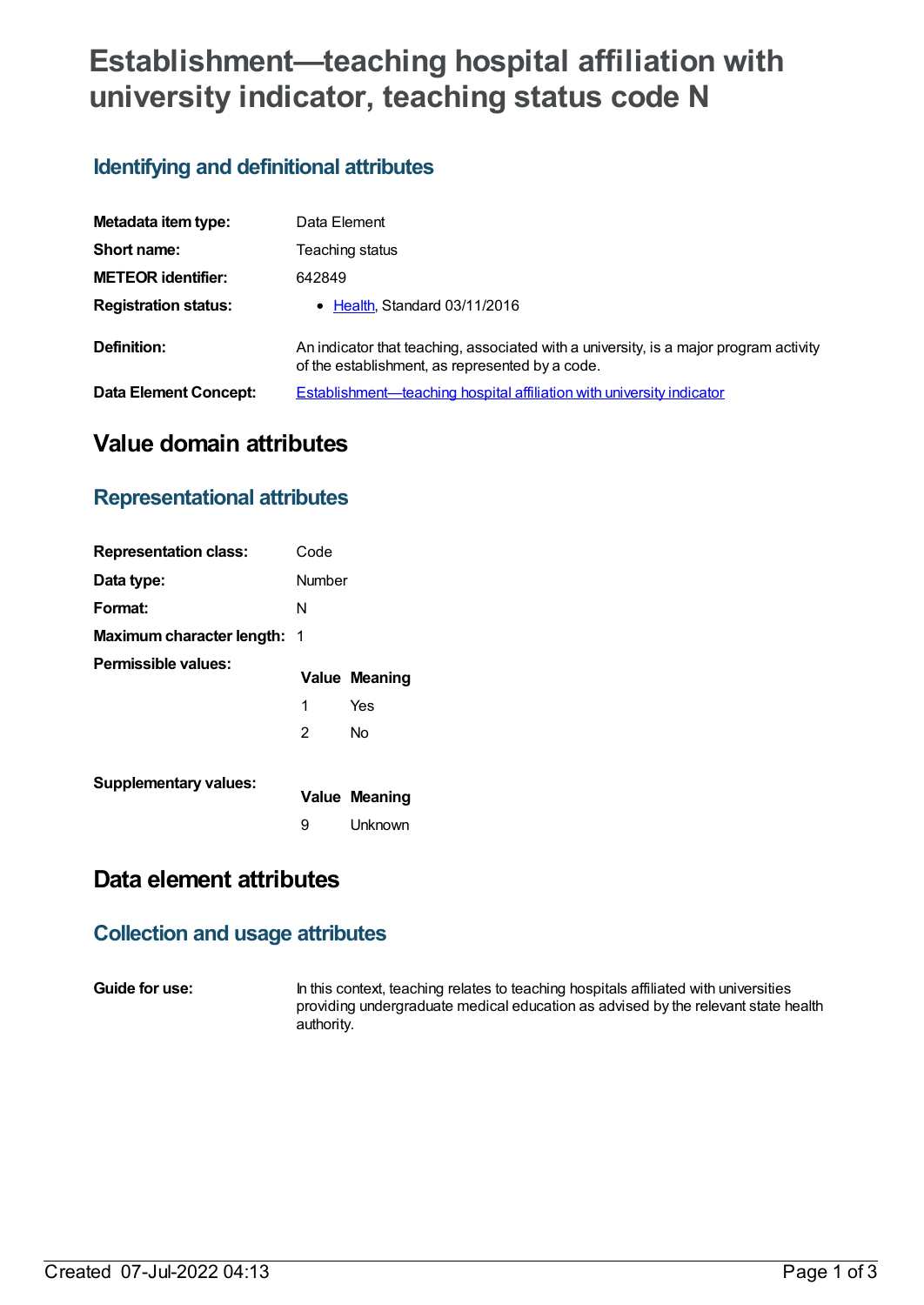**Comments:** The initial intention based on the Taskforce on National Hospital Statistics approach had been to have non-direct care activity indicators for all of the following non-direct patient care activities:

- 1. teaching
- 2. research
- 3. group or community contacts
- 4. public health activities
- 5. mobile centre and/or part-time service.

However, the Resources Working Party decided to delete 2, 3, 4 and 5 and place the emphasis on teaching where teaching (associated with a university) was a major program activity of the hospital. The working party took the view that it was extremely difficult to identify research activities in health institutions because many staff consider that they do research as part of their usual duties. The research indicator was thus deleted and the teaching indicator was agreed to relate to teaching hospitals affiliated with universities providing undergraduate medical education, as advised by the relevant state health authority. If a teaching hospital is identified by a Yes/no indicator then it is not necessary to worry about research (based on the assumption that if you have teaching, you have research).

#### **Source and reference attributes**

| Origin:                                                     | National Health Data Committee                                                                                                                 |
|-------------------------------------------------------------|------------------------------------------------------------------------------------------------------------------------------------------------|
| <b>Relational attributes</b>                                |                                                                                                                                                |
| <b>Related metadata</b><br>references:                      | Supersedes <b>E</b> Teaching status, version 1, DE, NHDD, NHIMG, Superseded<br>01/03/2005.pdf (16.1 KB) No registration status                 |
|                                                             | Supersedes Establishment-teaching status (university affiliation), code N                                                                      |
|                                                             | • Health, Superseded 03/11/2016                                                                                                                |
| <b>Implementation in Data Set</b><br><b>Specifications:</b> | Local Hospital Networks/Public hospital establishments NMDS 2020-21 Health,<br>Superseded 05/02/2021                                           |
|                                                             | Implementation start date: 01/07/2020                                                                                                          |
|                                                             | Implementation end date: 30/06/2021                                                                                                            |
|                                                             | <b>Conditional obligation:</b>                                                                                                                 |
|                                                             | This metadata item is only required for the <b>Public Hospital Establishments</b><br>(PHE) reporting level. It is collected once for each PHE. |
|                                                             |                                                                                                                                                |
|                                                             | Local Hospital Networks/Public hospital establishments NMDS 2021-22Health,<br>Superseded 17/12/2021                                            |
|                                                             | Implementation start date: 01/07/2021                                                                                                          |
|                                                             | Implementation end date: 30/06/2022                                                                                                            |
|                                                             | <b>Conditional obligation:</b>                                                                                                                 |
|                                                             | This metadata item is only required for the Public Hospital Establishments<br>(PHE) reporting level. It is collected once for each PHE.        |
|                                                             |                                                                                                                                                |

Local Hospital [Networks/Public](https://meteor.aihw.gov.au/content/742044) hospital establishments NMDS 2022–23[Health](https://meteor.aihw.gov.au/RegistrationAuthority/12), Standard 17/12/2021